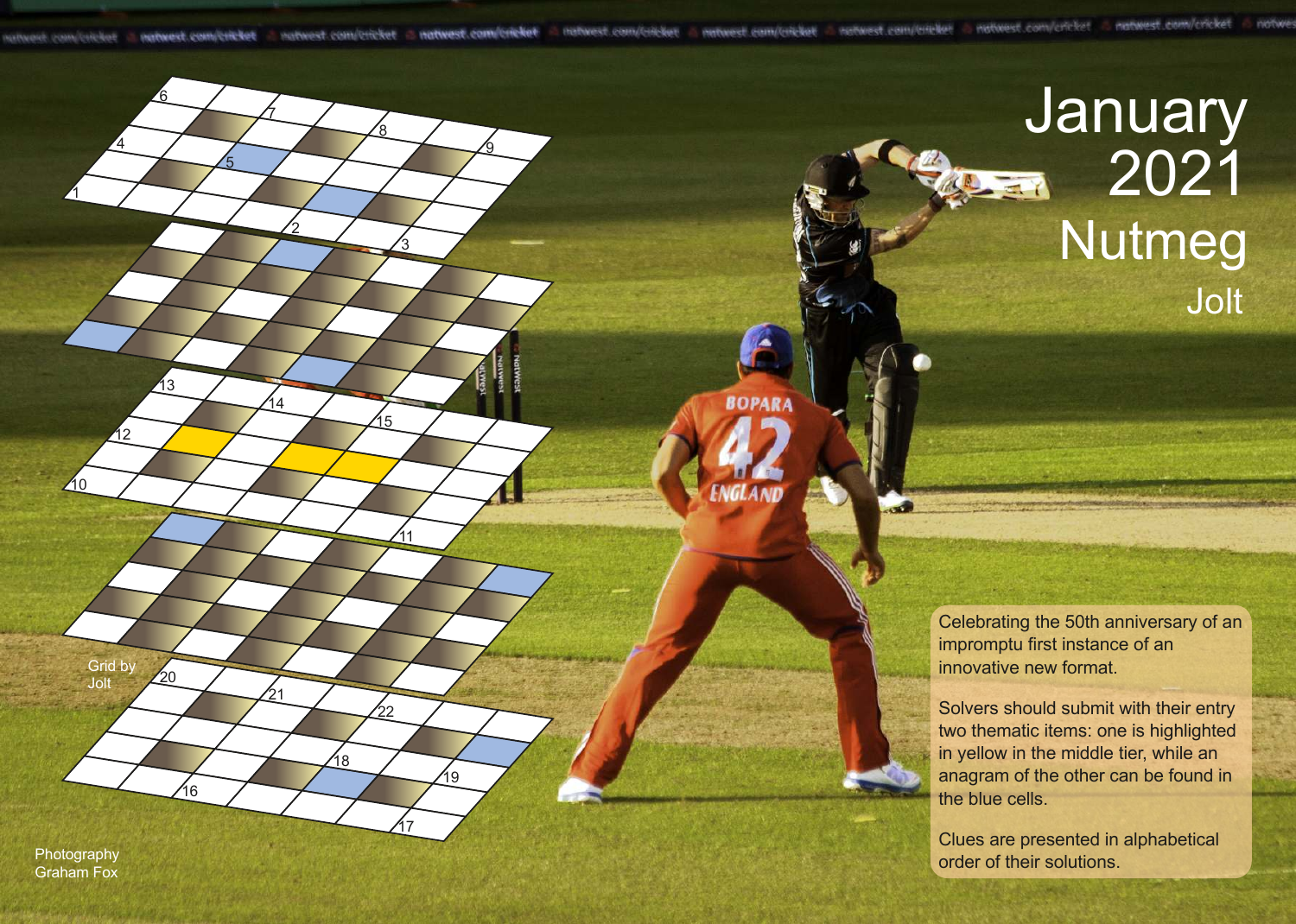| <b>MON</b>                                                                  | <b>TUES</b>                                                               | <b>WED</b>                                                   | <b>THURS</b>                                        | <b>FRI</b>                                                                             | <b>SAT</b>                                                                 | <b>SUN</b>                                                    |
|-----------------------------------------------------------------------------|---------------------------------------------------------------------------|--------------------------------------------------------------|-----------------------------------------------------|----------------------------------------------------------------------------------------|----------------------------------------------------------------------------|---------------------------------------------------------------|
| Day 9<br>6ac (7)<br>Drawing by Frank Paul                                   |                                                                           |                                                              |                                                     | 1 <sub>4ac</sub><br>Doctor that is injecting<br>social worker in the<br>background (7) | 2 <sub>15to</sub><br>Female personality I<br>found in a confused<br>man(5) | 34d<br>All there's left to play<br>for? $(5)$                 |
| $4_{\text{ 20to}}$                                                          | 520ac                                                                     | $6_{5d}$                                                     | $7_{6t0}$                                           | 8 <sub>6d</sub>                                                                        | 9 <sub>6ac</sub>                                                           | 10 <sub>11aw</sub>                                            |
| Evaluate purity of<br>arsenic, for instance (5)                             | Foreign nationals also<br>in French estaminets,<br>on vacation (7)        | Deliveries not returned<br>in 2015 election? (5)             | Kid starts to find fault<br>after tea (5)           | Italian city reached by a<br>posh car, in reverse (5)                                  | Six-footer's game? (7)                                                     | Played poor shot,<br>already having a<br>boundary (5)         |
| $11$ 19up                                                                   | 12 <sub>13ac</sub>                                                        | 13 <sub>13to</sub>                                           | $14_{19ba}$                                         | 15 <sub>2d</sub>                                                                       | 16 <sub>2aw</sub>                                                          | 17 <sub>1d</sub>                                              |
| On fall of wicket, clout two<br>boundaries perhaps (5)<br>18 <sub>1ac</sub> | Rivals of 5 in French<br>territory, drinking<br>gallons (7)<br>$19_{140}$ | Number three bats (5)<br>20 <sub>12ac</sub>                  | Submits after old flame<br>shows up (7)<br>$21$ 7to | Vaccine finally stops<br>rapid spread (5)<br>$22$ 22to                                 | Spot mischievous type<br>overturning empty cask (5)<br>23 <sub>8d</sub>    | Keep Cowdrey's last<br>two scores (5)<br>$24$ 16up            |
| Nervous Tuffers ill at<br>ease, missing second<br>fifty $(7)$               | Ancient physician<br>treated 12, barring two<br>tail-enders (5)           | 70s bowler sound as a<br>bell following short<br>break $(7)$ | I'm depressed when<br>Liberal's lost charge (5)     | Contribution from cast<br>after batting (5)                                            | Dull colour of HAL,<br>briefly seen in 2001? (5)                           | Look to fire first<br>weapon $(5)$                            |
| 25a                                                                         | 26 <sub>16aw</sub>                                                        | $27_{17ba}$                                                  | 28 <sub>17aw</sub>                                  | 29 <sub>18up</sub>                                                                     | 30 10ac Wikipedia                                                          | <b>Collins</b><br>$31$ 21up                                   |
| Be still at sea, and audibly   insignia, having<br>deny it as well? $(3,2)$ | Is deprived of Yorkshire<br>changed sides (5)                             | Perform better than<br>Prince, cutting<br>expenses (7)       | Fans missing Lawry's<br>initial 6 in series (5)     | Grace's stance<br>Illingworth primarily<br>adopted (5)                                 | 33/28 that could<br>determine result in last<br>resort $(3,4)$             | Marks for musician<br>backing Estefan's<br>comeback shows (5) |
| $32$ 9d                                                                     | $33$ 9to                                                                  |                                                              |                                                     |                                                                                        |                                                                            |                                                               |
| Ebbs and flows one day<br>during truncated<br>international (5)             | Utter "that's all you're<br>getting!" (5)                                 |                                                              |                                                     |                                                                                        |                                                                            | Jan 2021                                                      |